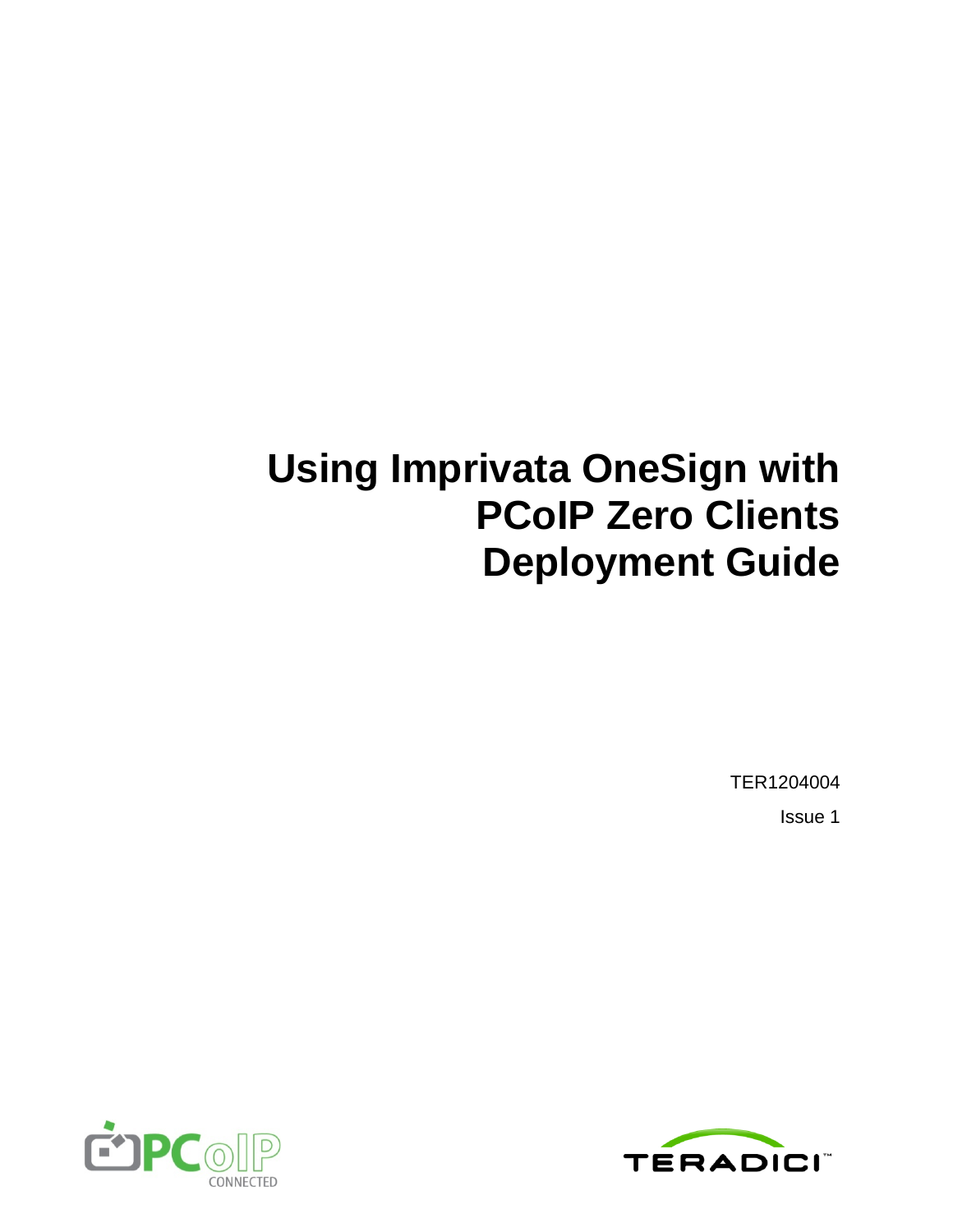

Teradici Corporation #101-4621 Canada Way, Burnaby, BC V5G 4X8 Canada p +1 604 451 5800 f +1 604 451 5818 **www.teradici.com**



The information contained in this document represents the current view of Teradici Corporation as of the date of publication. Because Teradici must respond to changing market conditions, it should not be interpreted to be a commitment on the part of Teradici, and Teradici cannot guarantee the accuracy of any information presented after the date of publication.

This document is for informational purposes only. TERADICI MAKES NO WARRANTIES, EXPRESS, IMPLIED OR STATUTORY, AS TO THE INFORMATION IN THIS DOCUMENT.

Complying with all applicable copyright laws is the responsibility of the user. Without limiting the rights under copyright, no part of this document may be reproduced, stored in or introduced into a retrieval system, or transmitted in any form or by any means (electronic, mechanical, photocopying, recording, or otherwise), or for any purpose, without the express written permission of Teradici Corporation.

Teradici may have patents, patent applications, trademarks, copyrights, or other intellectual property rights covering subject matter in this document. Except as expressly provided in any written license agreement from Teradici, the furnishing of this document does not give you any license to these patents, trademarks, copyrights, or other intellectual property. Visit<http://www.teradici.com/teradici/pat.php> for more information.

© 2012 Teradici Corporation. All rights reserved.

Teradici, PC-over-IP, and PCoIP are registered trademarks of Teradici Corporation in the United States and/or other countries. The names of actual companies and products mentioned herein may be the trademarks of their respective owners.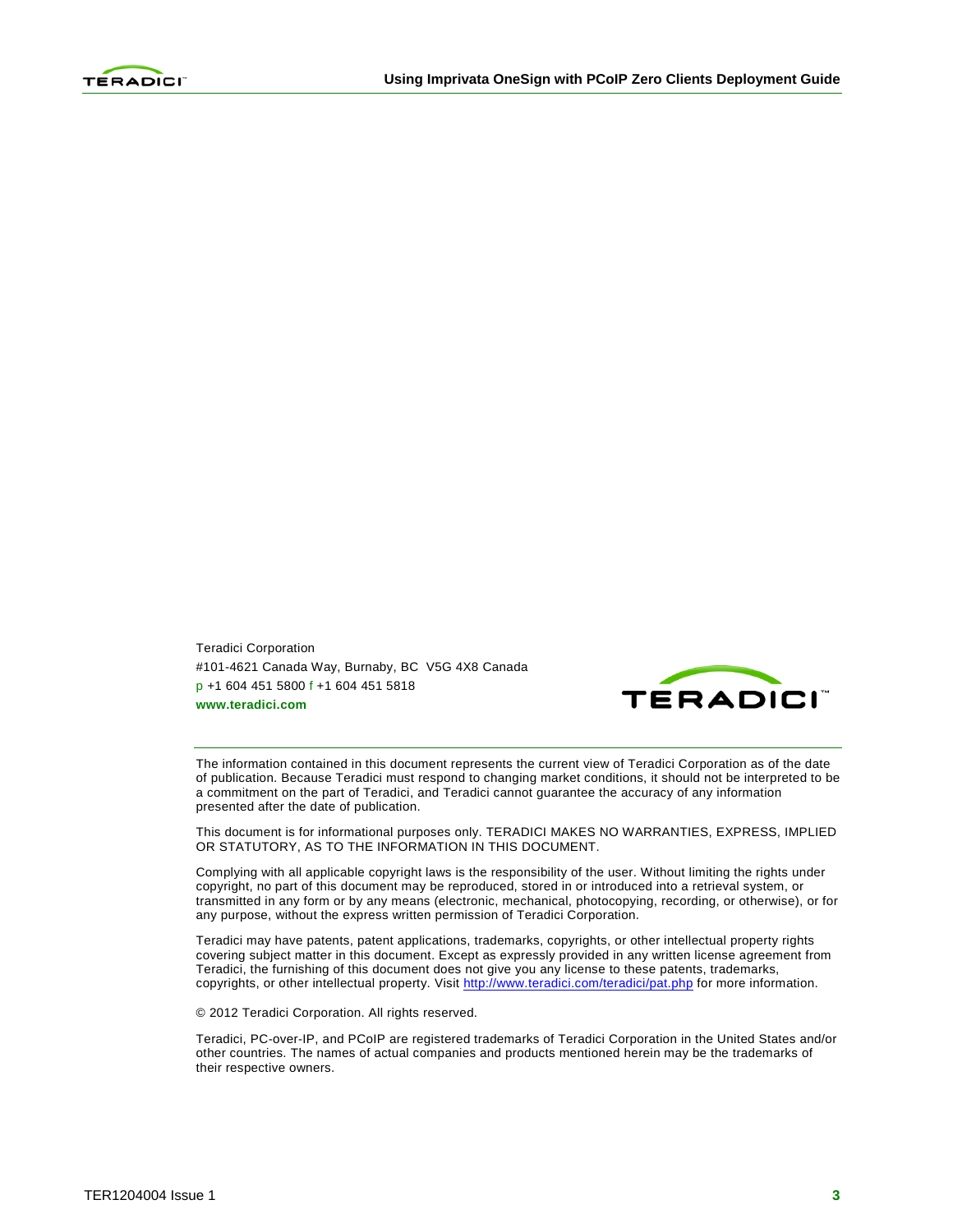

## **Revision History**

| <b>Version</b> | <b>Date</b>  | <b>Description</b> |
|----------------|--------------|--------------------|
|                | May 16, 2012 | Document created.  |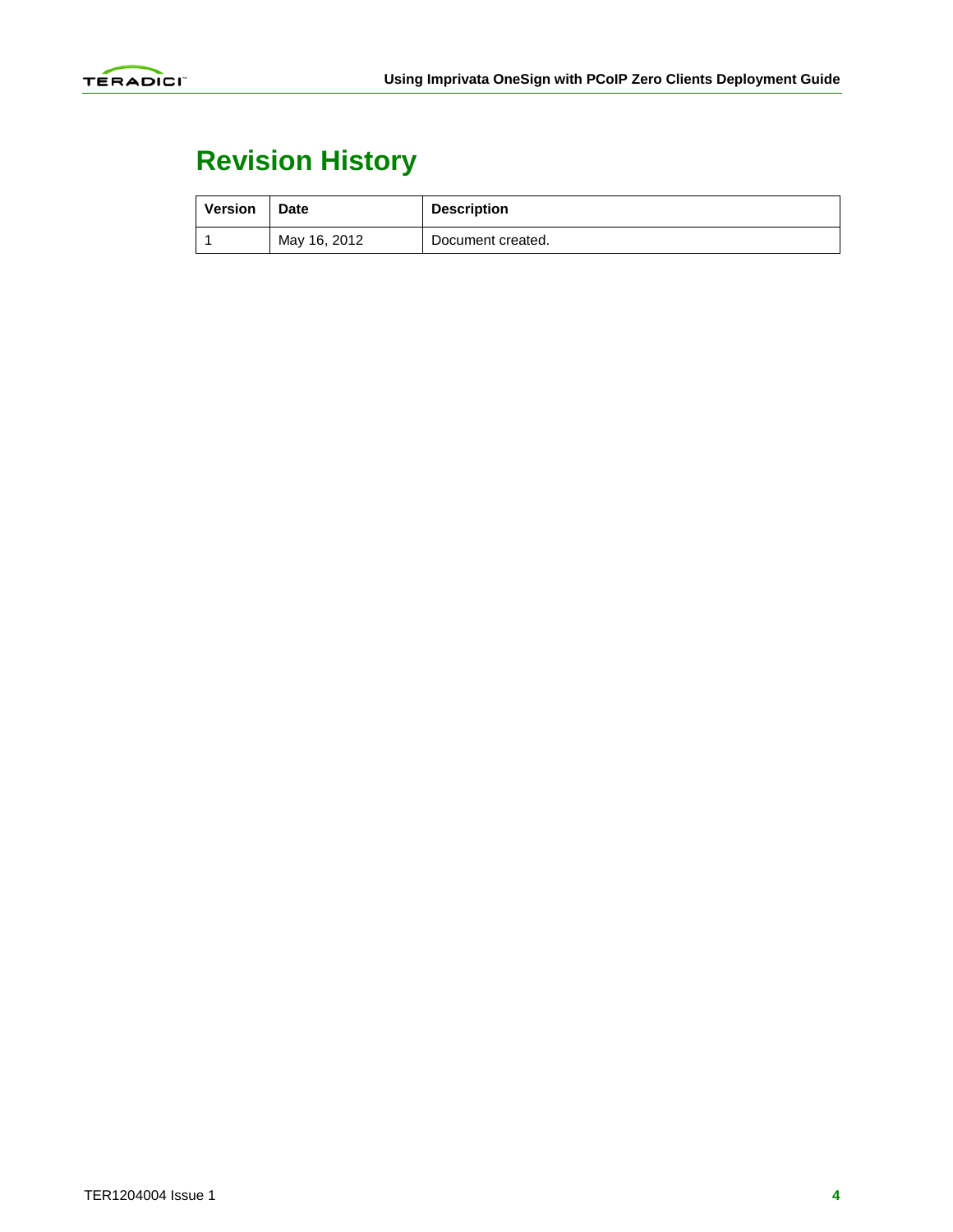

#### **Contents**

| 3 |  |
|---|--|
| 4 |  |
| 5 |  |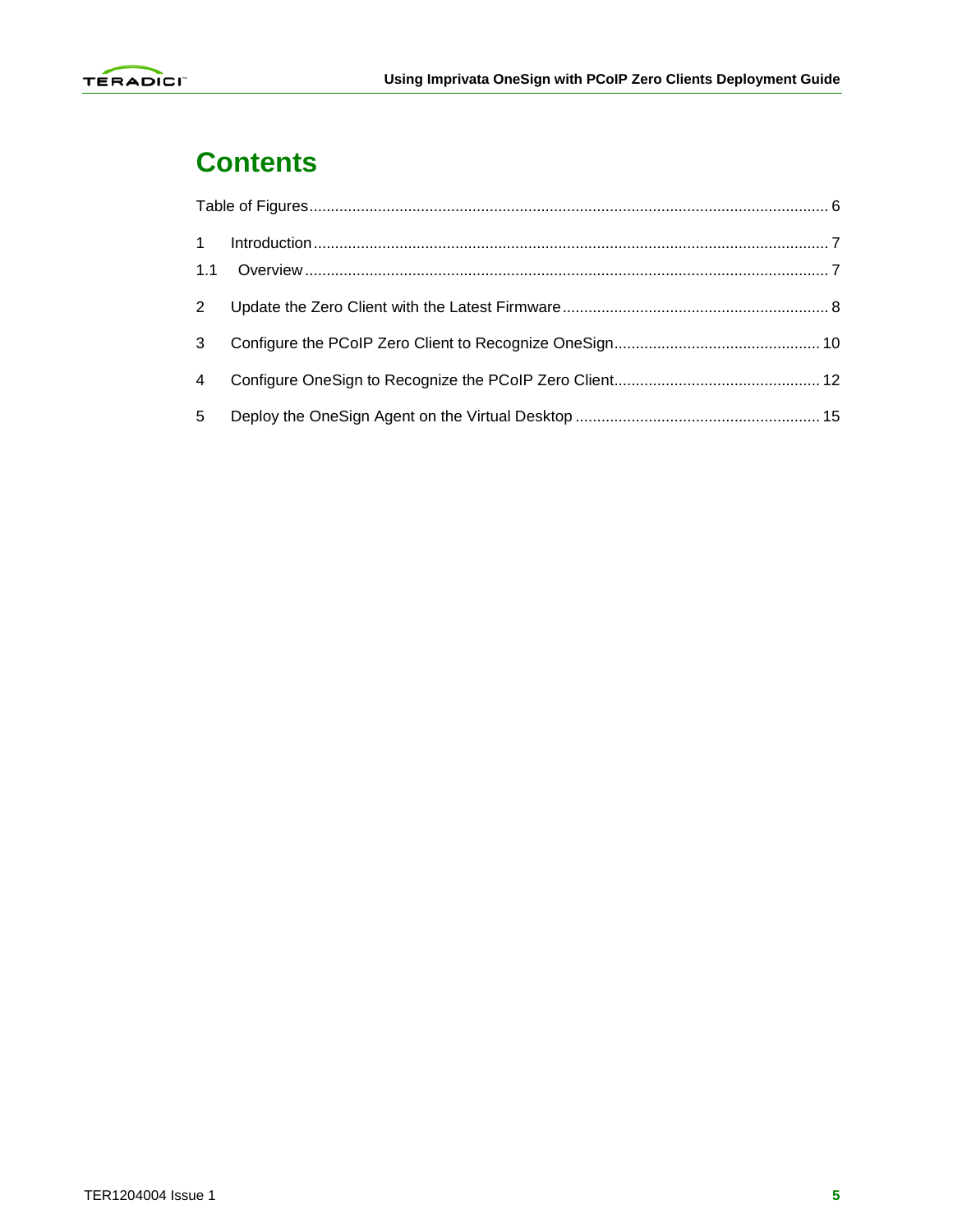

### <span id="page-4-0"></span>**Table of Figures**

| Figure 1: Log into the Administrator Web Interface (AWI) for the Zero Client  8 |  |
|---------------------------------------------------------------------------------|--|
|                                                                                 |  |
|                                                                                 |  |
|                                                                                 |  |
|                                                                                 |  |
|                                                                                 |  |
|                                                                                 |  |
|                                                                                 |  |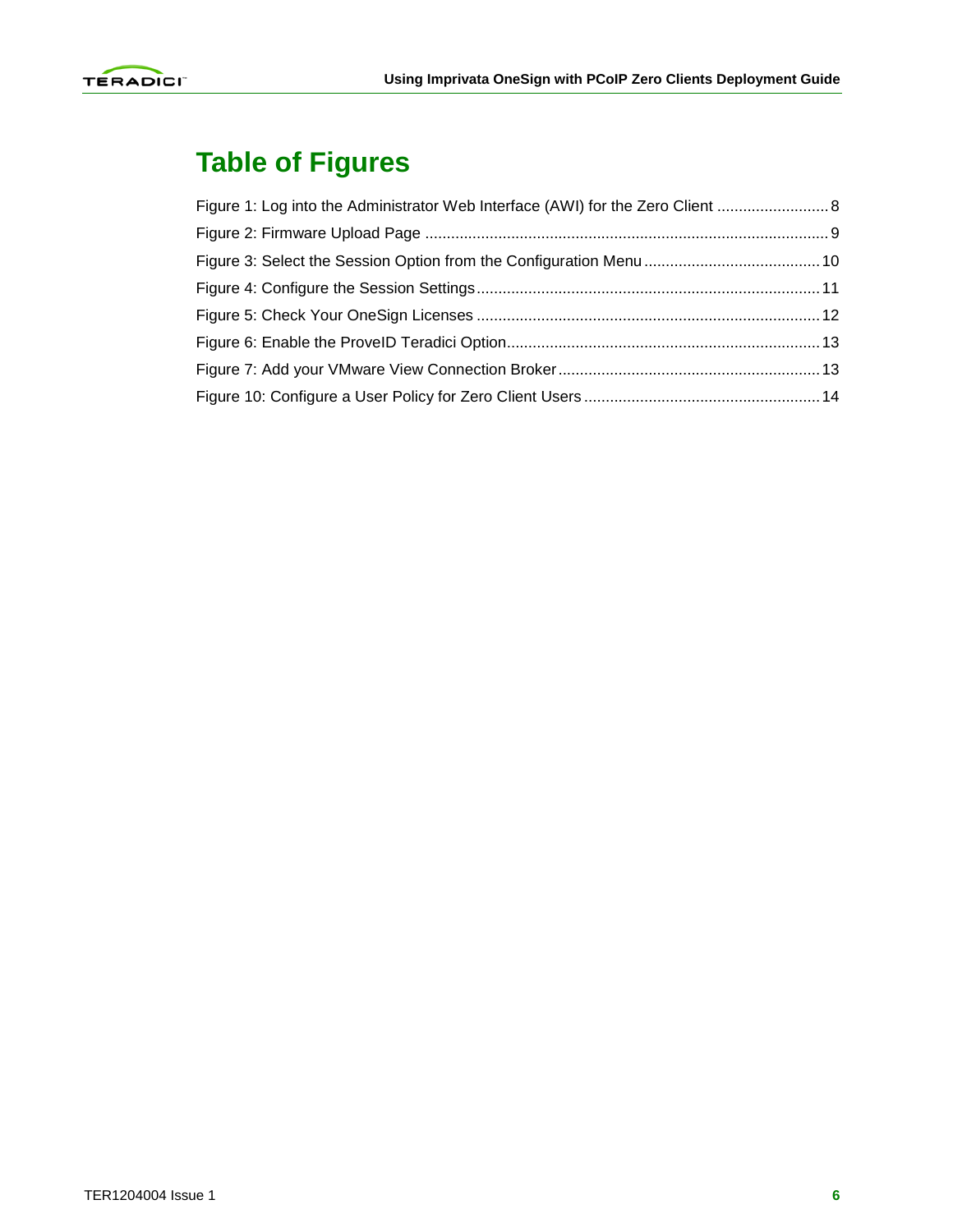

#### **1 Introduction**

<span id="page-5-0"></span>PCoIP® zero clients are ultra-secure, easily managed devices offering the richest user experience in a VMware View environment. With no hard drive or application operating system, PCoIP zero clients are stateless hardware devices that require the least amount of management as there are no virus or new video codecs to update. PCoIP zero clients are also available in a variety of form factors, such as standalone desktop devices, integrated monitors, touchscreen displays, and IP phones.

You can further simplify your large zero client deployments by using the  $PCoIP^{\circledast}$ Management Console from Teradici<sup>®</sup> for your configuration and management needs.

<span id="page-5-1"></span>For more information, visit<http://www.pcoip.com/zeroclient> or access the Teradici Knowledge Base and downloads site at techsupport.teradici.com.

#### **1.1 Overview**

This document shows the steps involved in setting up the OneSign 4.6 within the PCoIP zero client environment. To complete the setup process, you need to:

- Update the zero client with the latest Teradici firmware. See page [8.](#page-6-0)
- Configure the PCoIP zero client to recognize OneSign. See page [10.](#page-8-0)
- Configure OneSign to recognize the PCoIP zero client. See page [12.](#page-10-0)
- Deploy the OneSign agent on the virtual desktop. See page [15.](#page-13-0)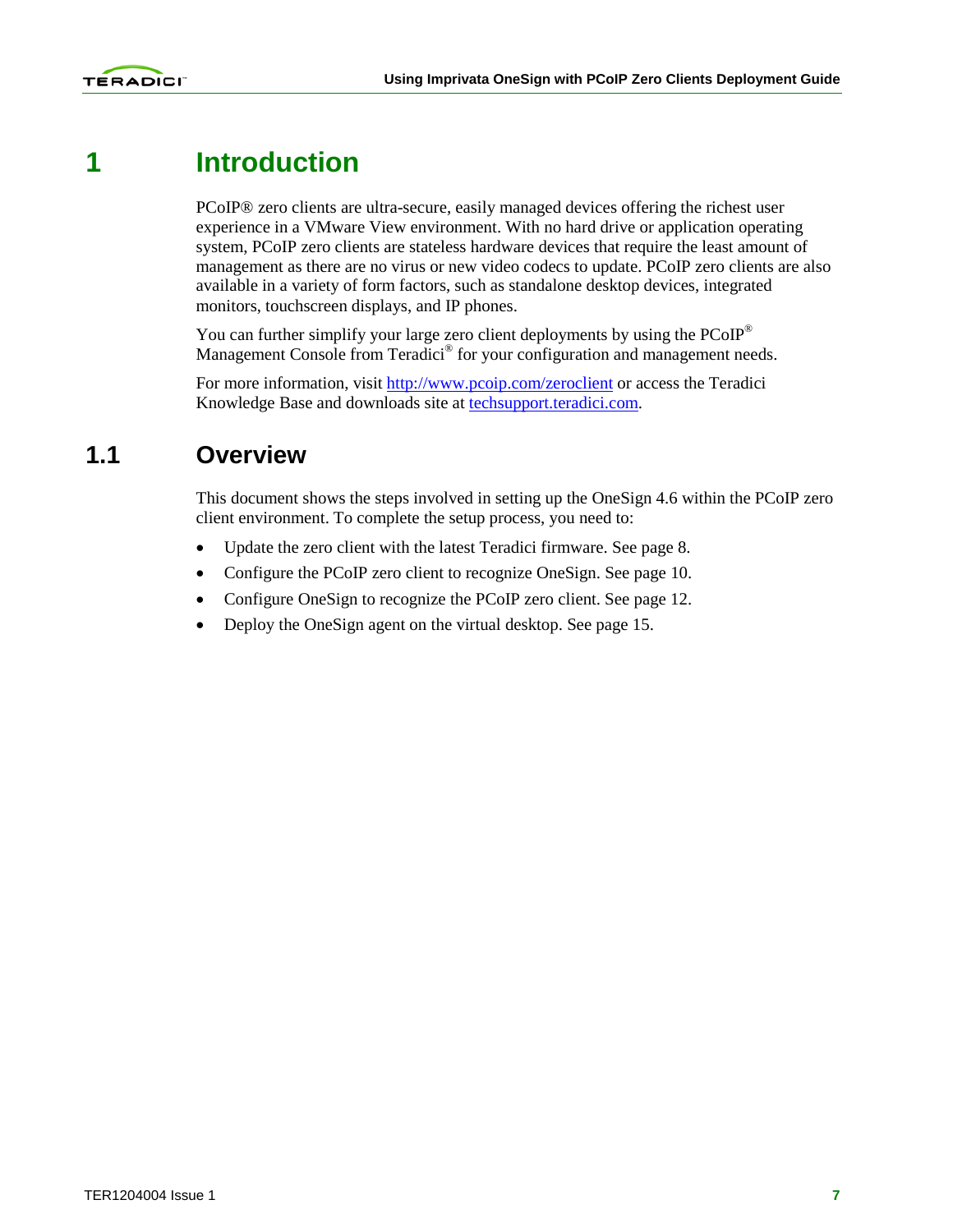

### **2 Update the Zero Client with the Latest Firmware**

<span id="page-6-0"></span>To upload the latest firmware to the zero client, use the Teradici Administrative Web Interface (AWI). The AWI lets you interact remotely with the device through a web browser.

- 1. To access the AWI, open a web browser to https://<zero client IP Address>.
- 2. From the **Log In** page, enter your password if requested. (Note that not all zero clients need a password.)



**Figure 1: Log into the Administrator Web Interface (AWI) for the Zero Client**

<span id="page-6-1"></span>3. From the **Upload** menu, select **Firmware**.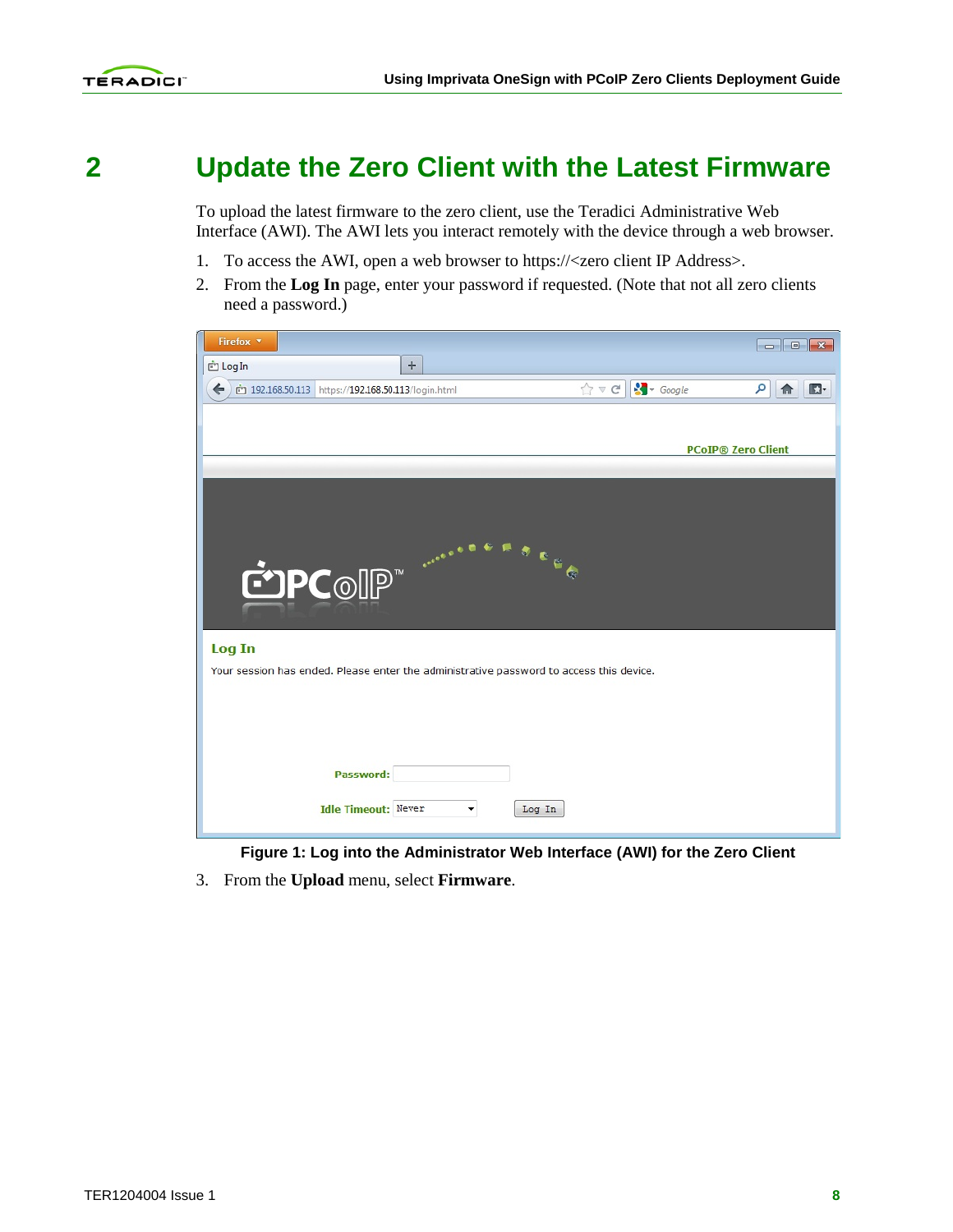



#### **Figure 2: Firmware Upload Page**

- <span id="page-7-0"></span>4. From the **Firmware Upload** page, browse to the firmware ".all" file.
- 5. Click **Open**.
- 6. Click **Upload**.
- 7. Click **OK** to confirm that you want to proceed with the upload. When the firmware upload completes, you must reset the device for the changes to take effect.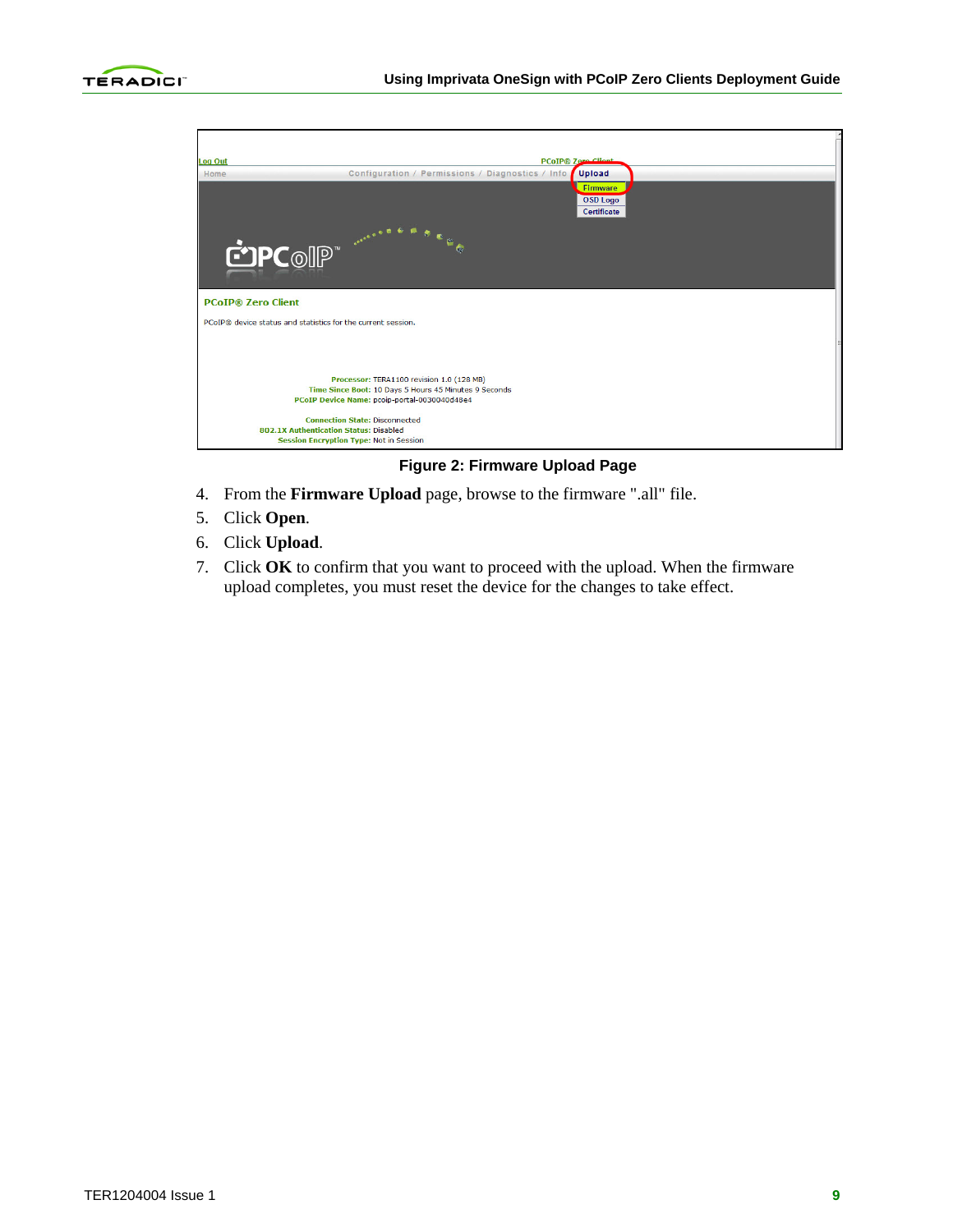### <span id="page-8-0"></span>**3 Configure the PCoIP Zero Client to Recognize OneSign**

After uploading the firmware, you can set up the zero client for Imprivata OneSign support. You can use either the zero client AWI or the zero client On Screen Display (OSD).

- 1. Access the AWI of the zero client that you want to connect to OneSign.
- 2. From the **Configuration** menu, select **Session**.

| <b>Log Out</b>                                                                               | <b>PCoIP® Zero Client</b>                                                                                                                                                                                                                                                                        |
|----------------------------------------------------------------------------------------------|--------------------------------------------------------------------------------------------------------------------------------------------------------------------------------------------------------------------------------------------------------------------------------------------------|
| Home                                                                                         | Configuration /<br>Permissions / Diagnostics / Info / Upload                                                                                                                                                                                                                                     |
| <b>COPC</b> of PL<br><b>PCoIP® Zero Client</b><br>PCoIP® device status and statistics for t- | <b>Initial Setup</b><br><b>Network</b><br>IP <sub>v6</sub><br>Label<br><b>Discovery</b><br>$\begin{array}{c} \mathbf{c} \\ \mathbf{c} \end{array}$<br><b>SIVINIE</b><br><b>Session</b><br><b>Contract Contract Contract</b><br>---------------<br>Language<br><b>OSD</b><br>Image<br><b>Time</b> |
|                                                                                              | <b>Reset Parameters</b><br>Processor: TERA1100 revision 1.0 (128 MB)<br>Time Since Boot: 10 Days 5 Hours 58 Minutes 9 Seconds<br>PCoIP Device Name: pcoip-portal-0030040d48e4                                                                                                                    |

**Figure 3: Select the Session Option from the Configuration Menu**

- <span id="page-8-1"></span>3. In the **Session Connection Type** field, select **View Connection Server + Imprivata OneSign**.
- 4. In the **Bootstrap URL** field, enter the URL of the OneSign Server.
- 5. (Optional) For a better user experience, under **Advanced Options**, **set Disconnect Message Filter** to **Show None**.
- 6. Configure the session settings. For more information about each of the options on the **Session** page, see the TER0606004 *PCoIP Administrator's Guide*. For specific details on the **VCS Certificate Check Mode** and **VCS Certificate Check Mode Lockout** settings, see Teradici Knowledge Base #1020. For specific details on the **OneSign Appliance Verification** setting, see Teradici Knowledge Base #1048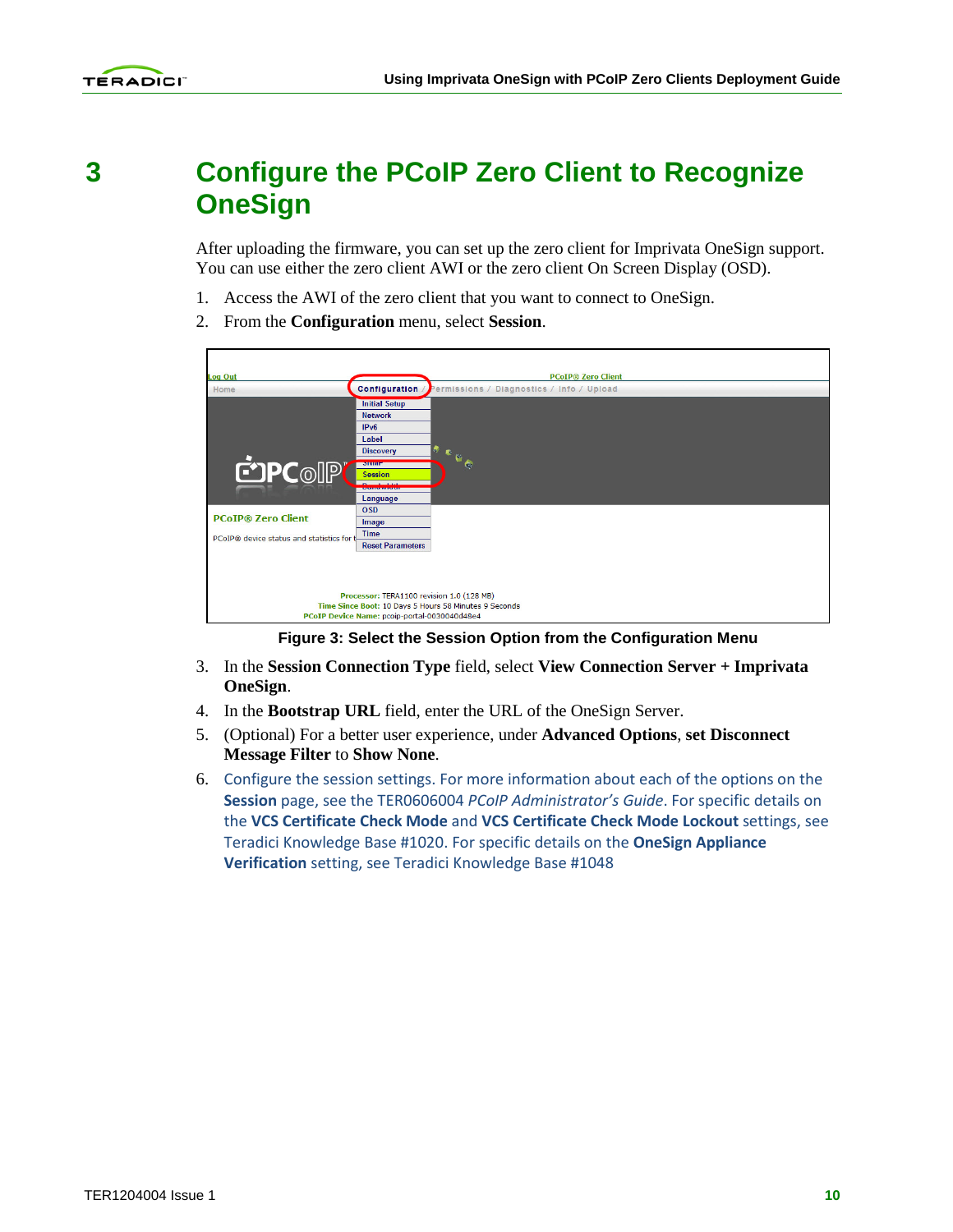

| Firefox *           |                                              |                                 |                                     |                                                                                                            |                       |                 |            |                             |                                | 回<br>$\qquad \qquad \Box$ | $\Sigma$ |
|---------------------|----------------------------------------------|---------------------------------|-------------------------------------|------------------------------------------------------------------------------------------------------------|-----------------------|-----------------|------------|-----------------------------|--------------------------------|---------------------------|----------|
| <b>Fig.</b> Session |                                              | $\times$   $\dot{C}$   Log In   | $\times$                            | <b>Fig Home</b>                                                                                            | $\times$              | <b>Fig Home</b> | $\times$   | <b>Fig. Event Log</b>       | <b>Fin</b> Success<br>$\times$ |                           | ÷        |
| ←<br>i alb          |                                              |                                 |                                     | apreston-buffalo https://apreston-buffalo/configuration/session.html                                       |                       |                 | $\sqrt{2}$ | $\frac{1}{2}$ - Google<br>c | م                              | ⊪∗                        | alt.     |
|                     |                                              |                                 |                                     |                                                                                                            |                       |                 |            |                             |                                |                           |          |
| <b>Log Out</b>      |                                              |                                 |                                     |                                                                                                            |                       |                 |            | <b>PCoIP® Zero Client</b>   |                                |                           |          |
| Home                |                                              |                                 |                                     | Configuration / Permissions / Diagnostics / Info / Upload                                                  |                       |                 |            |                             |                                |                           |          |
|                     |                                              | PCOIP <sup>®</sup>              |                                     |                                                                                                            |                       |                 |            |                             |                                |                           |          |
| <b>Session</b>      |                                              |                                 |                                     |                                                                                                            |                       |                 |            |                             |                                |                           |          |
|                     | Configure the connection to a device         |                                 |                                     |                                                                                                            |                       |                 |            |                             |                                |                           |          |
|                     |                                              |                                 |                                     |                                                                                                            |                       |                 |            |                             |                                |                           |          |
|                     |                                              |                                 |                                     | Session Connection Type: View Connection Server + Imprivata One!                                           |                       |                 |            |                             |                                |                           |          |
|                     |                                              |                                 |                                     | Bootstrap URL: https://onesign.fwteralab.local                                                             |                       |                 |            |                             |                                |                           |          |
|                     |                                              |                                 |                                     | Hide Advanced Options                                                                                      |                       |                 |            |                             |                                |                           |          |
|                     |                                              |                                 |                                     | OneSign Appliance Verification: No verification: Connect to any appliance                                  |                       |                 |            |                             |                                |                           |          |
|                     |                                              |                                 |                                     | VCS Certificate Check Mode: Allow the unverifiable connection (Not Secure)                                 |                       |                 |            |                             |                                |                           |          |
|                     | <b>VCS Certificate Check Mode</b>            |                                 |                                     |                                                                                                            |                       |                 |            |                             |                                |                           |          |
|                     |                                              | Lockout:                        |                                     | Prevent users from changing the VCS Certificate Check Mode                                                 |                       |                 |            |                             |                                |                           |          |
|                     | <b>Trusted View Connection Servers:</b> Show |                                 |                                     | Clear                                                                                                      |                       |                 |            |                             |                                |                           |          |
|                     |                                              | Login Username Caching:         |                                     |                                                                                                            |                       |                 |            |                             |                                |                           |          |
|                     | Use OSD Logo for View banner:                | Prefer GSC-IS: ☑                |                                     |                                                                                                            |                       |                 |            |                             |                                |                           |          |
|                     |                                              | Enable Peer Loss Overlay:       |                                     |                                                                                                            |                       |                 |            |                             |                                |                           |          |
|                     |                                              | <b>Enable Preparing Desktop</b> |                                     |                                                                                                            |                       |                 |            |                             |                                |                           |          |
|                     |                                              | <b>Overlav:</b>                 |                                     |                                                                                                            |                       |                 |            |                             |                                |                           |          |
|                     |                                              |                                 |                                     | Session Negotiation Cipher: Maximum Compatibility: TLS 1.0 with RSA keys and AES-256 or AES-128 encryption |                       |                 |            |                             |                                | $\cdot$                   |          |
|                     |                                              | <b>Enabled Session Ciphers:</b> |                                     |                                                                                                            |                       |                 |            |                             |                                |                           |          |
|                     |                                              |                                 |                                     |                                                                                                            | AES-256-GCM: <b>▽</b> |                 |            |                             |                                |                           |          |
|                     |                                              |                                 |                                     |                                                                                                            | AES-128-GCM: V        |                 |            |                             |                                |                           |          |
|                     |                                              |                                 | Disconnect Message Filter: Show All |                                                                                                            | ٠                     |                 |            |                             |                                |                           |          |
|                     |                                              |                                 | Apply                               | Cancel                                                                                                     |                       |                 |            |                             |                                |                           |          |

**Figure 4: Configure the Session Settings**

<span id="page-9-0"></span>7. Click **Apply** to save the settings.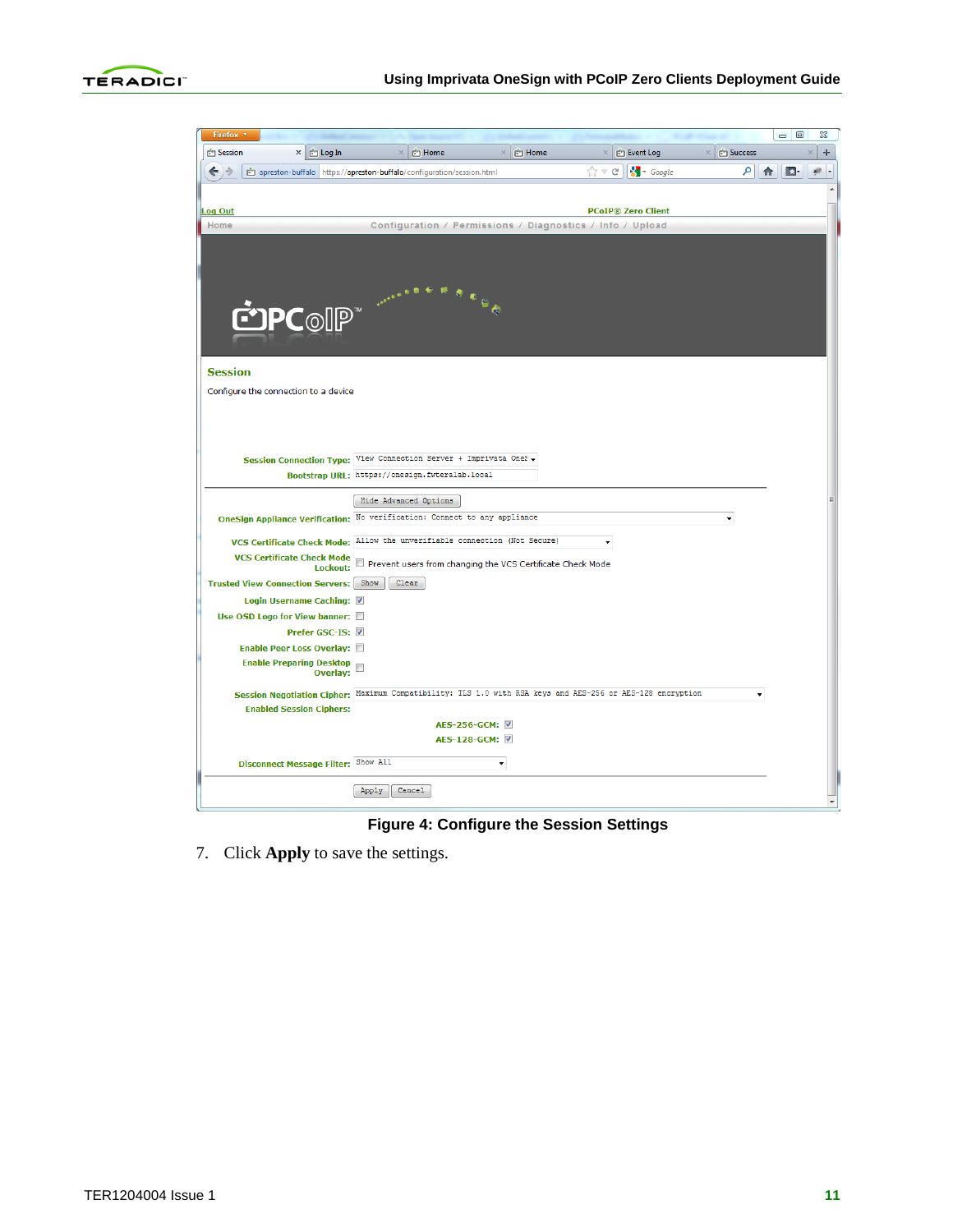#### <span id="page-10-0"></span>**4 Configure OneSign to Recognize the PCoIP Zero Client**

Within OneSign, you must configure policy to enable the zero client integration. Policy determines the workflow the user experiences with VMware View, as well as configuration settings for the View connection broker itself.

- 1. Open the OneSign Administrator in an Internet Explorer browser window at: https://<Appliance IP address>/SSO/login.html
- 2. From the **Properties** page, select the **Modules** tab. Make sure you have three licenses installed:
	- ° OneSign Authentication Management
	- ° OneSign VDA
	- ° OneSign ProveID Web (this is free of charge, but it must be requested from Imprivata)

| <b>Modules</b> | imprivata<br>OneSign<br><b>Virtual Desktops</b><br><b>Agent Deployment</b><br><b>System Settings</b><br><b>RADIUS Connections</b><br><b>OneSign Extensions</b><br>ProveID<br><b>Sites</b> |
|----------------|-------------------------------------------------------------------------------------------------------------------------------------------------------------------------------------------|
|                |                                                                                                                                                                                           |
|                |                                                                                                                                                                                           |
|                |                                                                                                                                                                                           |
|                |                                                                                                                                                                                           |
|                |                                                                                                                                                                                           |
|                | <b>OneSign Modules</b>                                                                                                                                                                    |
|                | <b>OneSign Authentication Management Enabled</b>                                                                                                                                          |
|                | OneSign Authentication Management helps organizations increase security and replace Windows passwords with a range of authentication options.                                             |
|                |                                                                                                                                                                                           |
|                | √ OneSign Single Sign-On Enabled<br>OneSign Single Sign-On helps organizations quickly and effectively solve password security and user access issues.                                    |
|                |                                                                                                                                                                                           |
| ✔              | <b>OneSign Anywhere Enabled</b>                                                                                                                                                           |
|                | OneSign Anywhere provides secure remote application access and single sign-on.                                                                                                            |
|                | <b>OneSign Secure Walk-Away Enabled</b>                                                                                                                                                   |
|                | OneSign Secure Walk-Away allows workstations to automatically lock when user is not detected at the workstation.                                                                          |
|                | <b>Virtual Desktop Access Enabled</b>                                                                                                                                                     |
|                | OneSign provides extended integration, automation, and strong authentication support for VMware View, Citrix XenDesktop and                                                               |
|                |                                                                                                                                                                                           |
|                | Sun Ray VDI.                                                                                                                                                                              |
|                | <b>ProveID Web API Enabled</b>                                                                                                                                                            |

**Figure 5: Check Your OneSign Licenses**

<span id="page-10-1"></span>3. Select the **ProveID** tab, and then enable **Allow access to OneSign via ProveID Web API and Teradici** under **ProveID web API - API Access**.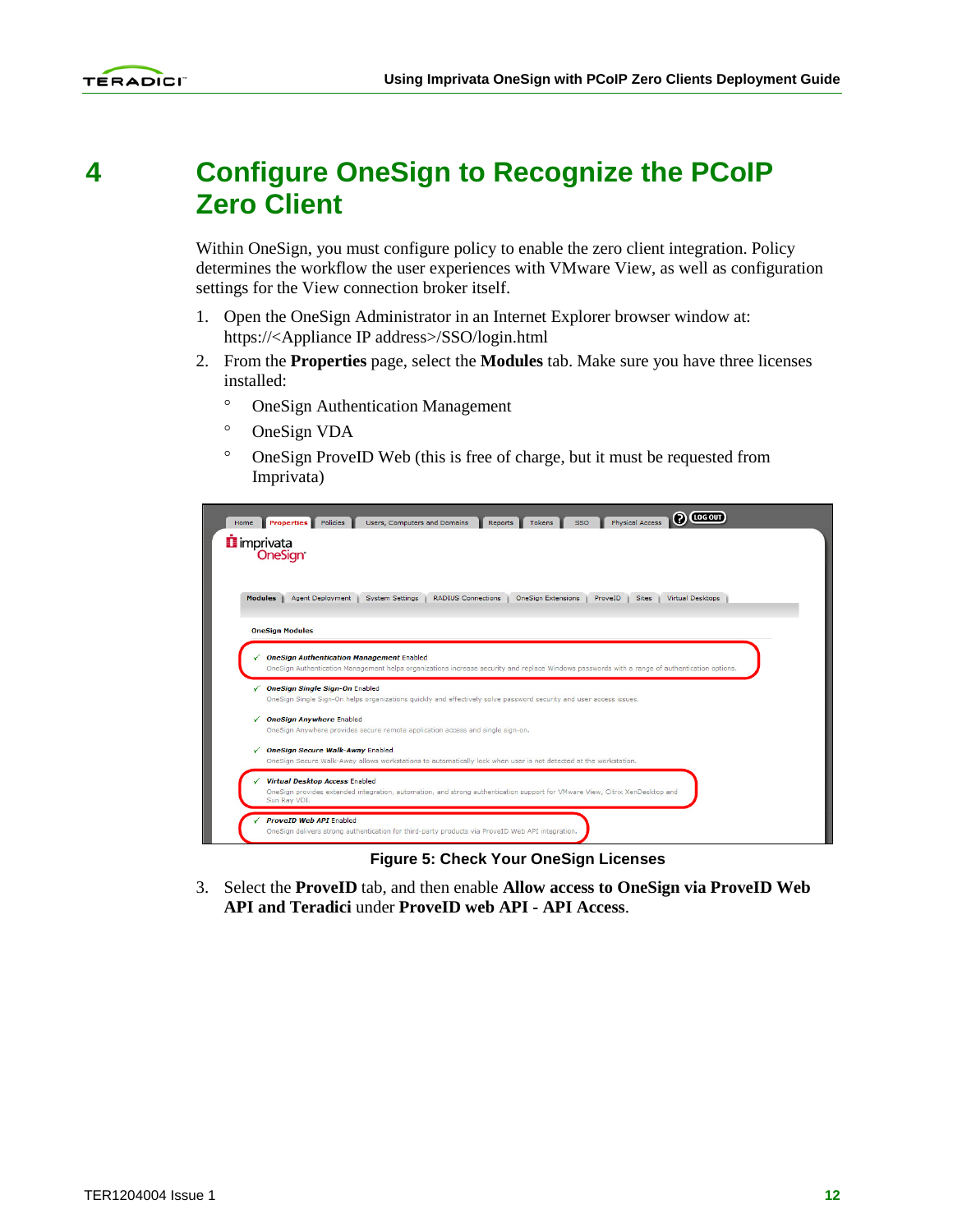

| <b>Modules</b><br><b>Agent Deployment</b><br><b>System Settings</b>                                                    |         | <b>OneSign Extensions</b><br><b>RADIUS Connections</b> | <b>ProveID</b>       | Virtual Desktops<br><b>Sites</b> |
|------------------------------------------------------------------------------------------------------------------------|---------|--------------------------------------------------------|----------------------|----------------------------------|
|                                                                                                                        |         |                                                        |                      |                                  |
| <b>ProveID Client - Application Name Mapping</b>                                                                       |         |                                                        |                      |                                  |
|                                                                                                                        |         |                                                        |                      |                                  |
| Specify the name of the external application that is calling ProveID and which OneSign application profile it maps to. |         |                                                        |                      |                                  |
| <b>External Application Name</b>                                                                                       |         | <b>OneSign Application Profile Name</b>                |                      |                                  |
| EpicConnector                                                                                                          | maps to | EpicConnector                                          | $\blacktriangledown$ | ×                                |
| Or                                                                                                                     |         |                                                        |                      |                                  |
| <b>Add Application Mapping</b>                                                                                         |         |                                                        |                      |                                  |
|                                                                                                                        |         |                                                        |                      |                                  |
|                                                                                                                        |         |                                                        |                      |                                  |
| <b>ProveID Web API - API Access</b>                                                                                    |         |                                                        |                      |                                  |

**Figure 6: Enable the ProveID Teradici Option**

- <span id="page-11-0"></span>4. Click **Save**.
- 5. Select the **Virtual Desktops** tab, and then add your VMware View connection broker as shown next. Enable the box to A**llow authentication from VMware View clients**.

| Caroli v P Impermental fateshibitosi verantitiman me                                                                                                     | <b>ROSTOR NOW</b><br>v J Centicate Engr   19   All   2   Bing |
|----------------------------------------------------------------------------------------------------------------------------------------------------------|---------------------------------------------------------------|
|                                                                                                                                                          |                                                               |
| or favories da in line Sice Gallery . Or stevenholds autobrody                                                                                           |                                                               |
| 29 Imprirata OneSign Administrator                                                                                                                       | Q · (2 · 13 · Page > Safety - Tools • Q ·                     |
| Porte Properties Policies   Users, Computers and Composite   Taboris   Tokans   SSO   Physical Access   O (CSCVI)                                        |                                                               |
|                                                                                                                                                          |                                                               |
| Il imprivata                                                                                                                                             |                                                               |
| OneSign                                                                                                                                                  | Use this page to manage Virtual.                              |
|                                                                                                                                                          | Desktop Access settings.                                      |
| Hodules   Agent Deployment   System Settings   RADOUS Connections   OneSign Extersions   ProveDD   Sites   Virtual Desktops                              |                                                               |
|                                                                                                                                                          |                                                               |
| <b>Wilware View</b>                                                                                                                                      |                                                               |
| OneSign agents will communicate only with known VHware View Connection Managers. List the URL of each Connection Manager that will be used with OneSign. |                                                               |
|                                                                                                                                                          |                                                               |
| Nipe://vcs1.teredici.local<br>×<br>https://vcs2.teradici.local                                                                                           |                                                               |
| $\times$<br>Add another Connection Manager<br>https://vis3.teradio.local                                                                                 |                                                               |
| 181 (Mary Conservation and                                                                                                                               |                                                               |
| User authentication from all Ultware View clients can be disallowed if necessary.                                                                        |                                                               |
| Z. Allow authentication from VMware View clients                                                                                                         |                                                               |
|                                                                                                                                                          |                                                               |
|                                                                                                                                                          |                                                               |
| <b>Sun Ray</b>                                                                                                                                           |                                                               |
| Sun Ray servers must be configured with OneSign software. After configuration, provide the server and configuration info hane.                           |                                                               |
| OneSign agents will communicate only with trusted Sun Ray servers. List each Sun Ray server that                                                         |                                                               |
| Add another server<br>will be used with OneSign.<br>IR OLD R (E) or DNS (twins domain apre)                                                              |                                                               |
|                                                                                                                                                          |                                                               |
| OneSign configuration info for Sun Ray servers. The software must be installed in the same location and use the same port on all servers.                |                                                               |
|                                                                                                                                                          |                                                               |
| Relative URI<br>Port.                                                                                                                                    |                                                               |
| 8080<br>/onesign/CardEventPusher                                                                                                                         |                                                               |
|                                                                                                                                                          |                                                               |
| User authentication from Sun Ray clients can be disallowed if necessary.                                                                                 |                                                               |
| [1] Allow authentication from Sun Ray devices                                                                                                            |                                                               |
|                                                                                                                                                          |                                                               |
| <b>Citrix XenDesktop</b>                                                                                                                                 |                                                               |
|                                                                                                                                                          |                                                               |
| OneSign agents will communicate only with known XenDesktop PNAgent sites. List each PNAgent site that will be used with OneSign.                         |                                                               |
| Add another server<br>Full PARamt and VIIs Co.p., Peace Christmasm and Corra PARamt?                                                                     |                                                               |
|                                                                                                                                                          |                                                               |
| User authentication from all XenDesktop devices can be disafowed if necessary.                                                                           |                                                               |
| Allow authorization from XenDesktop enabled devices                                                                                                      |                                                               |

**Figure 7: Add your VMware View Connection Broker**

- <span id="page-11-1"></span>6. Click **Save**.
- 7. From the **Policies** page, select the **User Policies** tab. Make sure that user policies for PCoIP zero client users allow proximity card authentication.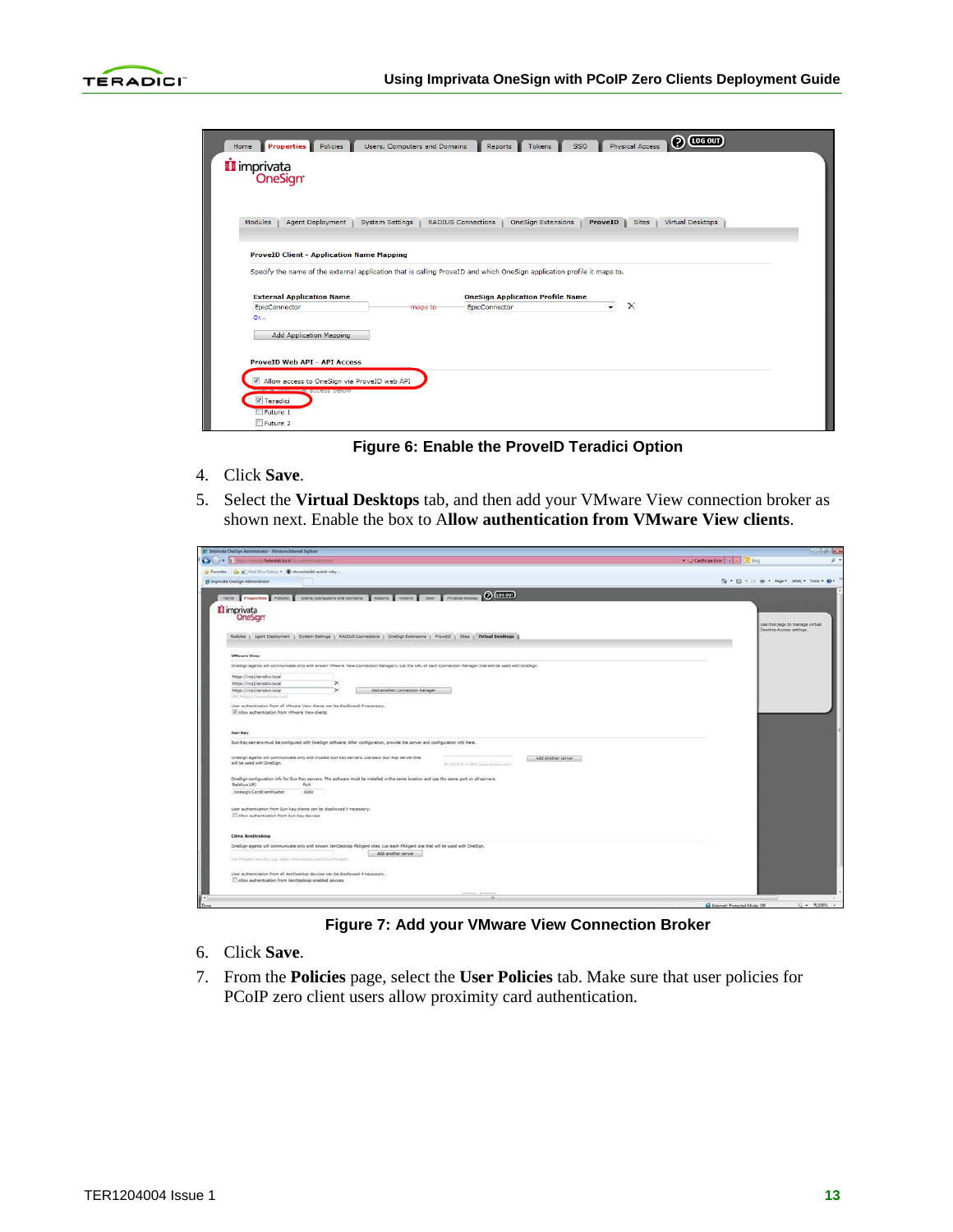

<span id="page-12-0"></span>

**Figure 8: Configure a User Policy for Zero Client Users**